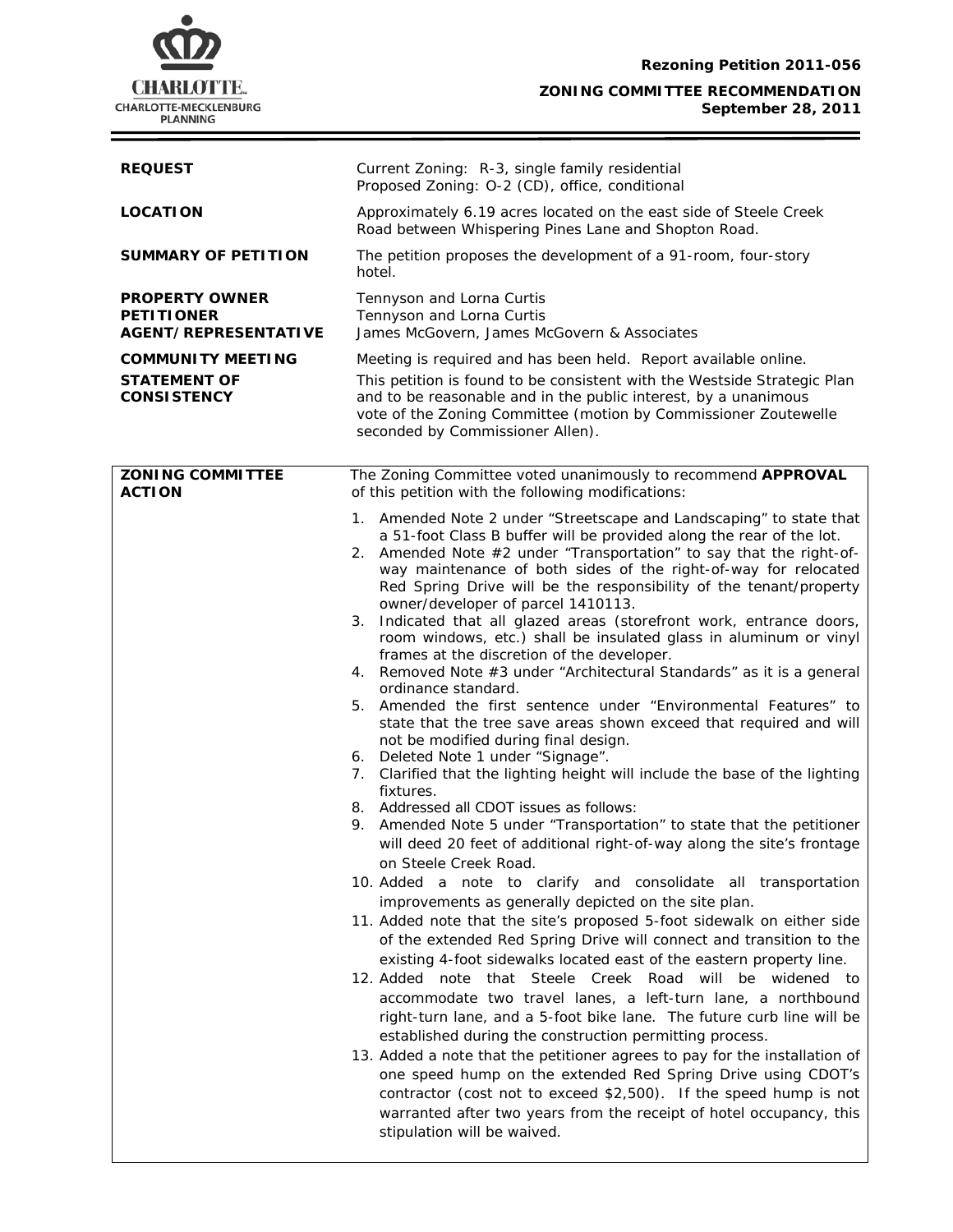|                                              | occupancy will be issued.                                                                                                                                                                               | 14. Added a note that all identified transportation improvements<br>(excluding a possible future speed hump) shall be completed and<br>approved by the city and/or NCDOT before the first certificate of |
|----------------------------------------------|---------------------------------------------------------------------------------------------------------------------------------------------------------------------------------------------------------|----------------------------------------------------------------------------------------------------------------------------------------------------------------------------------------------------------|
| <b>VOTE</b>                                  | Motion/Second:<br>Yeas:<br>Nays:<br>Absent:<br>Recused:                                                                                                                                                 | Zoutewelle/Allen<br>Allen, Fallon, Griffith, Johnson, Phipps, and<br><b>Zoutewelle</b><br><b>None</b><br><b>None</b><br><b>None</b>                                                                      |
| <b>ZONING COMMITTEE</b><br><b>DISCUSSION</b> | Staff reviewed the petition and noted there were no outstanding<br>issues. One Commissioner asked CDOT if the proposed new road<br>alignment met with their approval. CDOT staff responded that it did. |                                                                                                                                                                                                          |
| <b>STAFF OPINION</b>                         | Staff agrees with the recommendation of the Zoning Committee.                                                                                                                                           |                                                                                                                                                                                                          |

# **FINAL STAFF ANALYSIS (Pre-Hearing Analysis online at www.rezoning.org)**

#### **LANNING STAFF REVIEW P**

### • **Proposed Request Details**

- The site plan accompanying this petition contains the following provisions:
	- A 91-room hotel with 1,600 square feet of meeting room space.
	- Maximum of four stories.
	- Building materials consisting of stucco or brick.
	- Extension of Red Spring Drive as a "public office/commercial" street from Steele Creek Road to the existing terminus.
	- Non-required plantings to the standard of a Class C buffer to be provided adjacent to the the proposed extension of Red Spring Drive. property line of parcel 14110120 located on the northeast corner of Steele Creek Road and
	- The property owner/tenant/developer of parcel 14110113 will be responsible for maintenance of both sides of right-of-way along the extension of Red Spring Drive.
	- A 51-foot Class B buffer abutting the single family zoning and uses to the east, the width of which may not be reduced.
	- Dedication of 20 feet of right-of-way along Steele Creek Road.
	- Provision for an 8-foot planting strip and 6-foot sidewalk along Steele Creek Road.
	- Provision for a 5-foot sidewalk along both sides of the extension of Red Spring Drive., which will connect and transition to the existing 4-foot sidewalks located east of the eastern property line.
	- All glazed areas (storefront work, entrance doors, room windows, etc.) shall be insulated glass in aluminum or vinyl frames at the discretion of the developer. Detached lighting not to exceed 25 feet in height.
	- Tree save areas shown exceed that required and will not be modified during final design.
	- Detached lighting not to exceed 25 feet in height including the base.
	- Steele Creek Road will be widened to accommodate two travel lanes, a left-turn lane, a northbound right-turn lane, and a 5-foot bike lane. The future curb line will be established during the construction permitting process.
	- Drive using CDOT's contractor (cost not to exceed \$2,500). If the speed hump is not • Petitioner agrees to pay for the installation of one speed hump on the extended Red Spring warranted after two years from the receipt of hotel occupancy, this stipulation will be waived.
	- All identified transportation improvements (excluding a possible future speed hump) shall be completed and approved by the city and/or NCDOT before the first certificate.